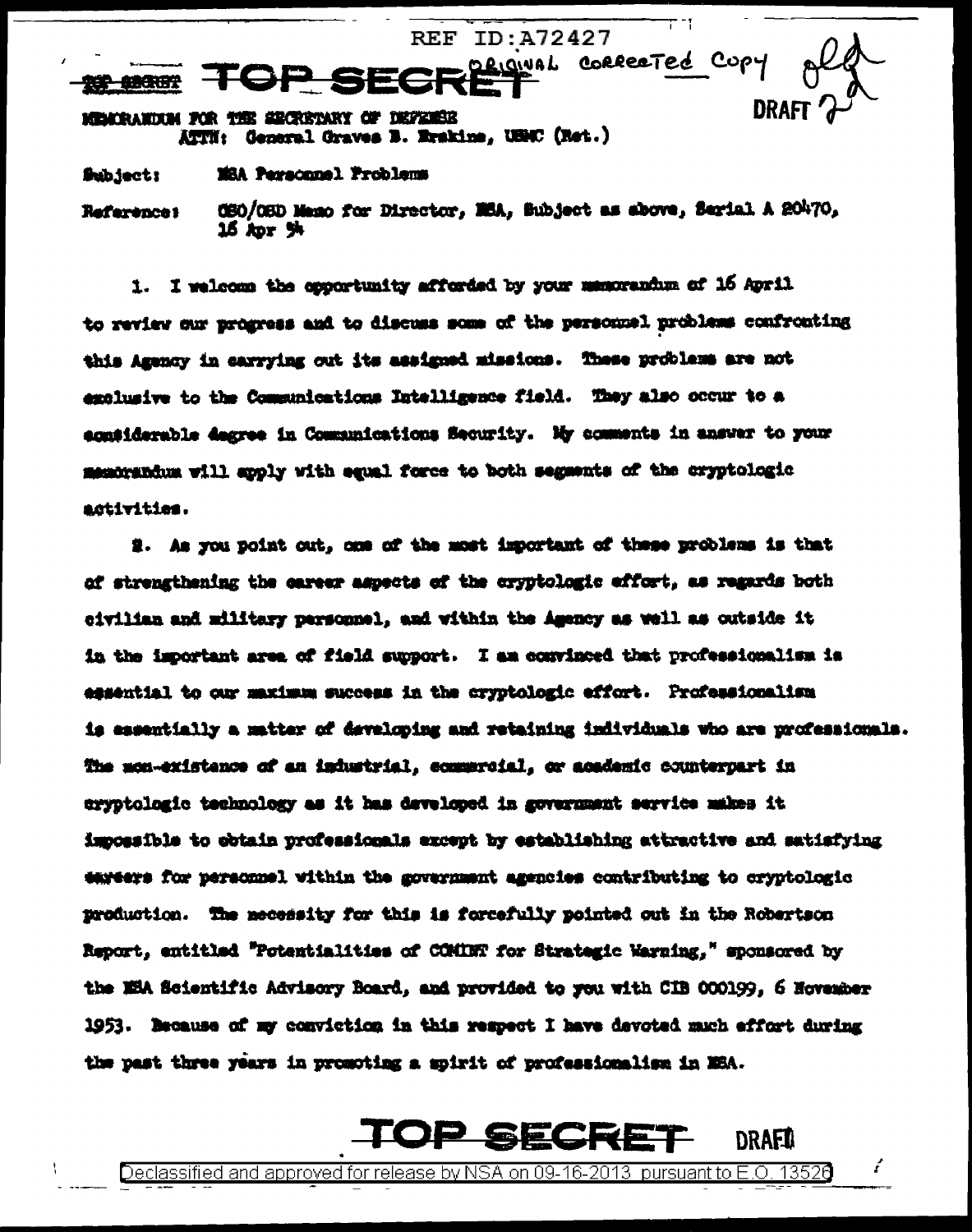#### 102 SECRET

#. With this in mind, I should like to comment on the specific aspects which you membioned in paragraph 2 of your memorantum (your subparagraph lettering  $app11es)$ :

4. MSA Civilian employees should be placed in relatively as favorable a position as CIA or State Department Foreign Service employees insofar as eversess duty is concerned. The ability to make commitments for concurrent travel of dependents, free and adaquate medical service, free life insurance where hazards exist, transportation by commercial carrier, movement of household goods and automobiles, payment of station allowances, reimbursement for expenses (storage, etc.) resulting from overseas movement, availability of commissary, PX, liquor mess, and club privileges, and the like, would go far tweard solving our existing problems. Specific lagislation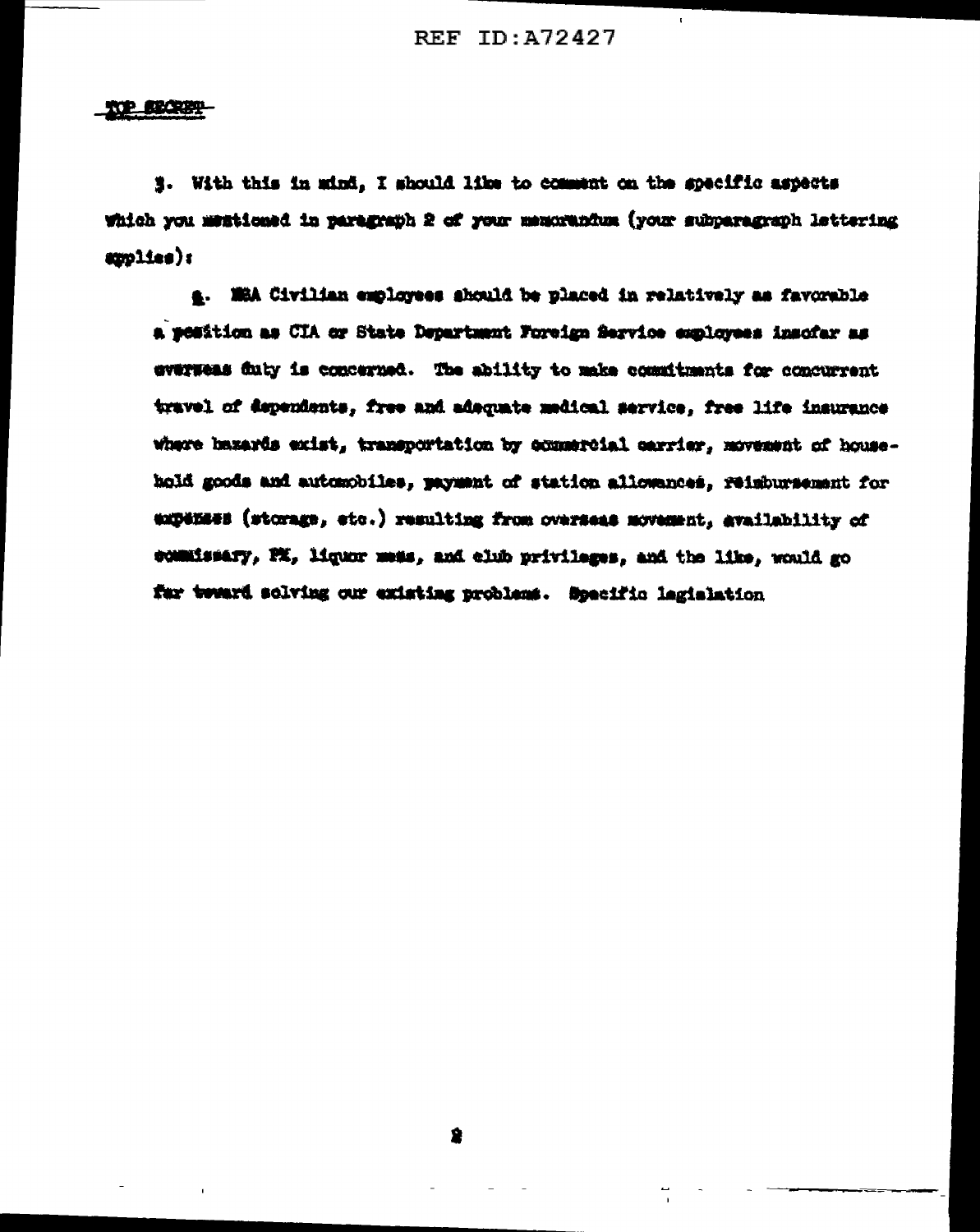#### ATOUT

### **TOP SECRET.**

may be necessary to assure some of these privileges; administrative action by the Department of Dafense could probably ebtain others. It is appreciated that employee commitments to accept overseas assignments on request may be macementy and no major difficulties are anticipated in this respect.

b. The use of cirllian intercept operators has been given serious thought with a view to overcoming some of the current handicaps caused by rapid turnover in military intercept operators and the increasing technical difficulties in intercepting complex types of transmission. But oivilian intercept clearly cannot be regarded as a universal panacea for our COMINT sollaction ailments. Even the UK, which has a well established civilian sollection program, has encountered serious difficulties, although their situation is much more favorable than that of this country in at least two major respects: the enormously greater percentage of their intercept positions which can be, and are, located at home; and the relatively greater stature and advantages of eivil mervice as a prefession in the U.K. I am hewever taking two exploratory actions:

> (1) I am preparing with the Director of Central Intelligence a proposal for increased CIA participation in the mational collection effort, for early presentation to USCIB and the Secretary of Defense.

As 2 discussed with you I am making plans for the experimental conversion of a  $(2)$ dervice-operated intercept station to civilian operation by XXA.

e. The restrictions imposed by government security regulations which affect the recruitment of otherwise highly qualified personnel generally fall etakt.

into two main categories:

(1) Many qualified applicants, particularly in the linguistic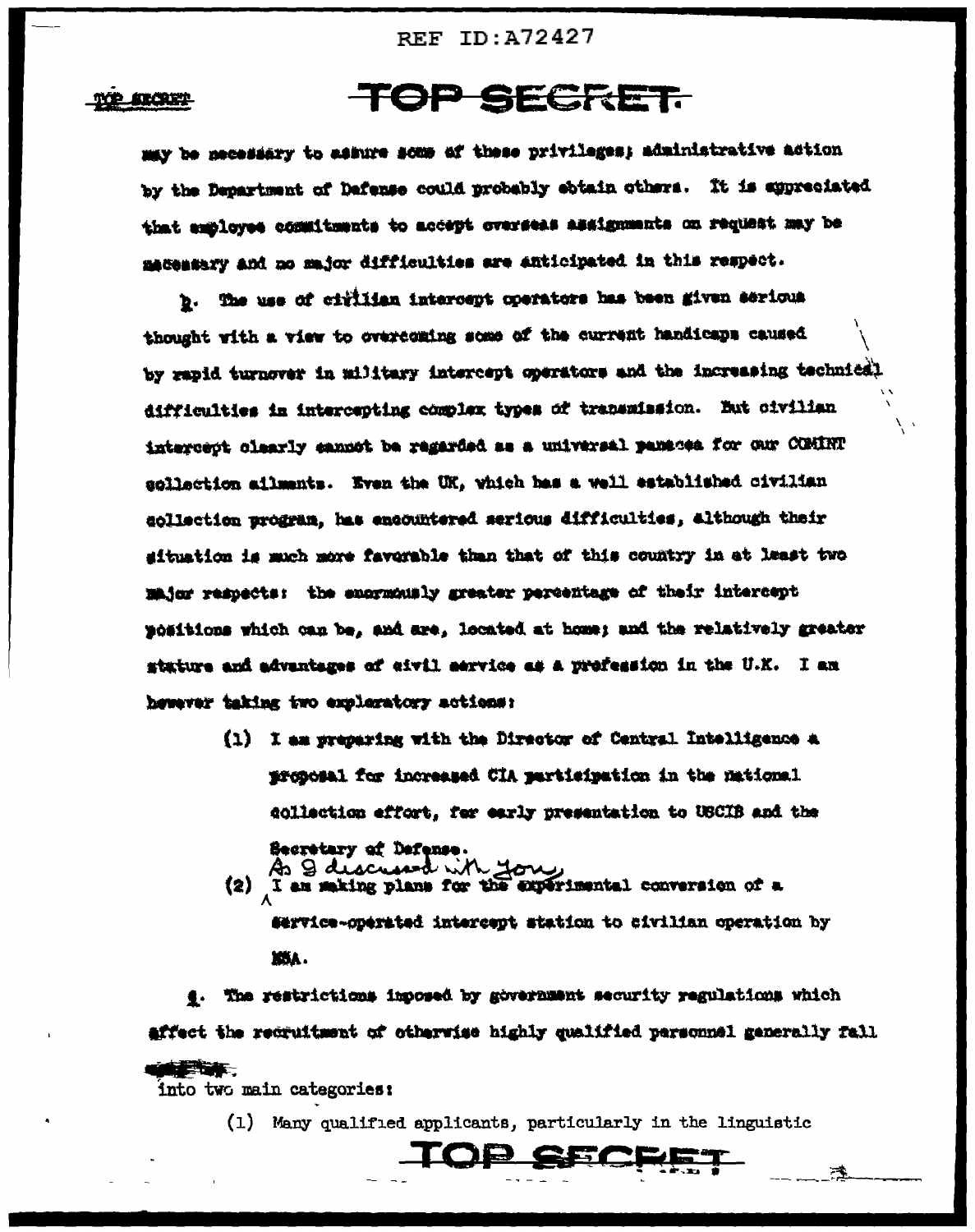**REF ID:A72427** 

#### **ALCOHOL**

# **TOP SECRET**

field, are aliens or recently naturalised U.S. citizens, ar have intimate foreign commections. This is true particularly for linguists familiar with the more critical criental and middle-castern languages. These standards can be waived at my discretion, such each case must be judged on its individual marits, comparing the operational meed with the results of all investigative material and information available.

(b) Occasionally it is found that top-lavel scientists in fields in which MSA is vitally interested have records of affiliation in varying degrees with questionable, Communist-inspired or infiltrated, and even cited drummisations.

The selection and investigative standards of USCIB Directive No. 5 in some respects are more restictive than the provisions of E.O. 10450. The restrictions of meither are considered unreasonable and I do not recommend that they be relaxed or that authority be granted to make exceptions other than that now in existence. CIA has a somewhat different problem, in that certain assignments can be fulfilled only by specific individuals with definite backgrounds and qualifications which in themselves would disqualify an individual from COMINT employment.

g. The problemyof civilian career policies may be subdivided into four subcategories: (1) overseas duty (discussed in subparagraph a, above); (2) the status of the civil servant in the U.S. vis-a-vis other occupations (this is less favorable than I would desire but I consider the problem goes beyond this discussion); (3) relationships between military and civilian 

### **D GECRET**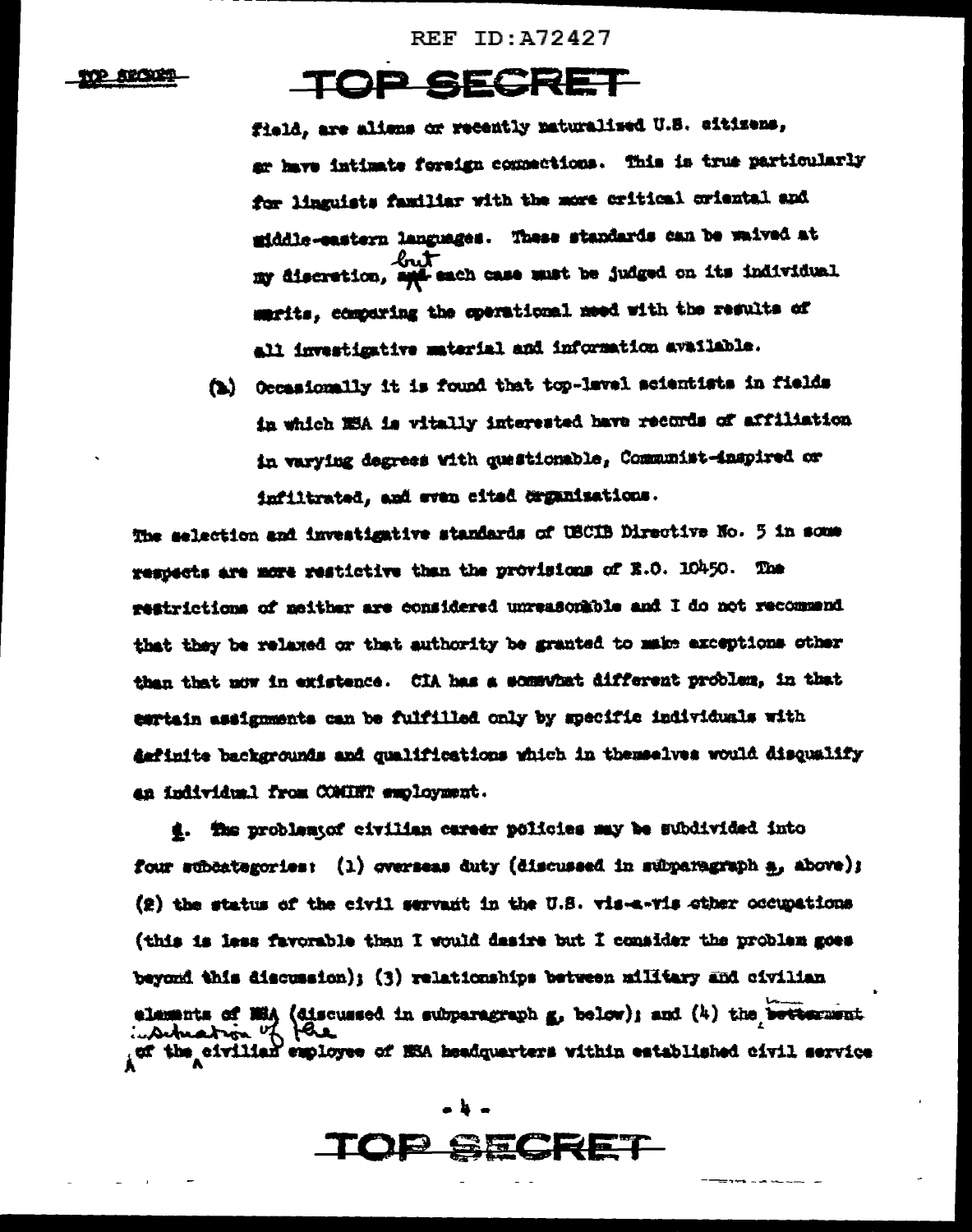REF  $ID: A72427$ .

#### 202 - ENGLIS

*Timbers* 

### TOP SECRET

policies. In this latter field, great strides have been made in the past three years as indicated by the charts and summaries attached as inclosure 1. En addition, action will be taken to reach an agreement with the military erytplogic agencies whereby a free exchange of civilian employees is possible in an integrated career development program. Each agency would be guarantsed the return of its employee on the completion of a tour of duty with amother agency. Much, of course, remains to be done, and I feel that one of the major grobless which you can help in eclving is the establishment of additional super-grades.

e. I do not believe that NBA should operate under rules for the relaame of "deadwood" personnel differing in any material respect from those set up by the Civil Service Commission for the government services as a whole. Seleting regulations are adequate, Although the syplication of existing regulations by supervisory personnel may not yet be perfect. I expect a continuing improvement in the quality and performance of my supervisors as a result of the well-edvanced management improvement and executive development programs of NSA. Detter usage of available procedures for release of "deadwood" personnel is expected as a result.

f. (1) The second major recommendation of the Majority Report of the Joint Congressional Committee on the Investigation of the Attack on Pearl. Marbor was that the military services proceed forthwith to provide that (p. 253):

> "... efficers be selected for intelligence work who possess the baskground, penchant, and capacity for such vork; and that they be maintained in the work for an extended period of time in order that they may become steeped in the ramifications and refinements ef their field ... . Efficient intelligence services are just as essential in time of peace as in war, and this branch of our armed services must always be ascorded the important role which it deserves."

<del>In the light of the foregoing recommendation, I de not consider that the military</del> -emypiologie career programs of the Armed Services are doveloping. On the

TOP STORET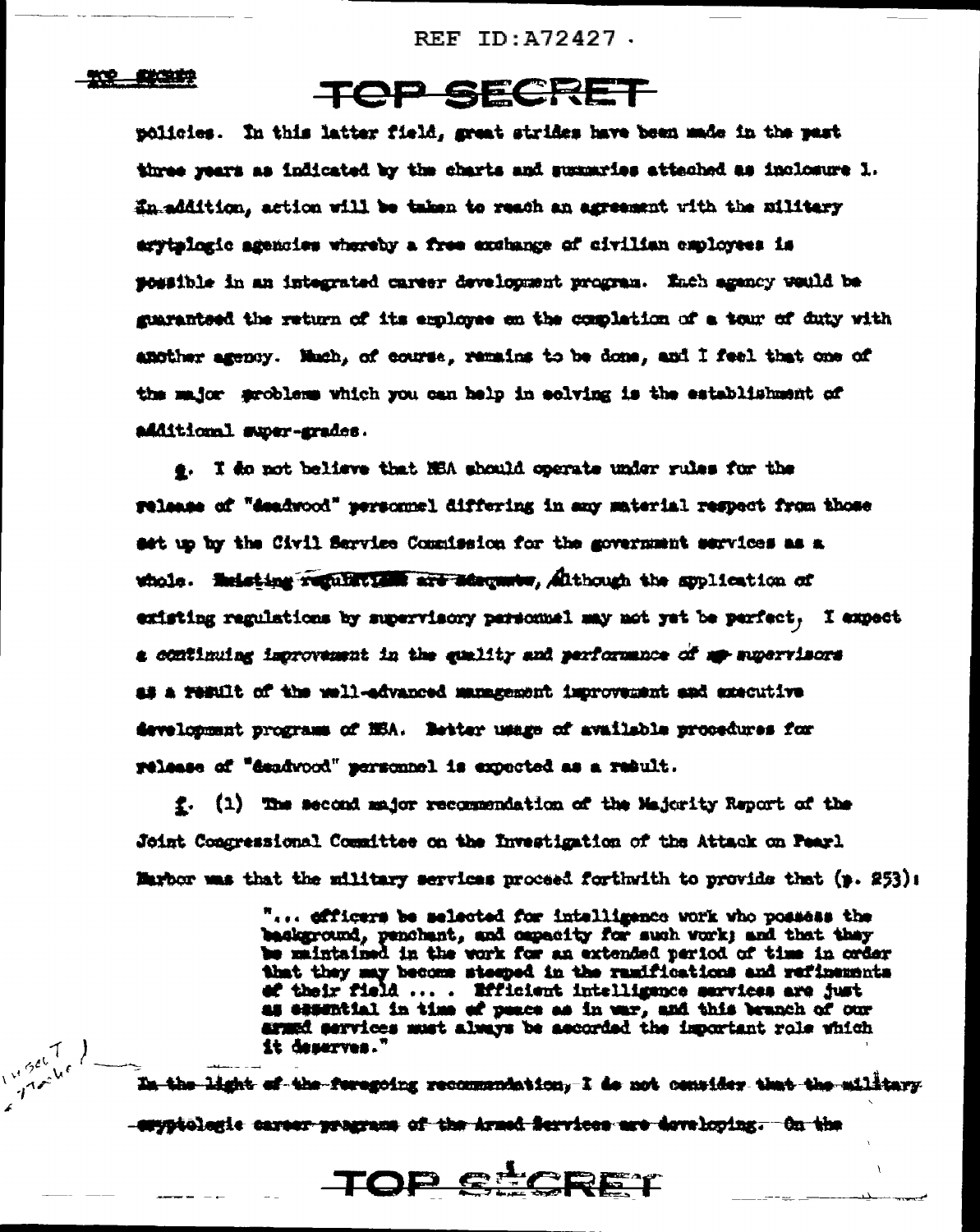- $(2)$  The foregoing recommendation was repeated and amplified later on
- $(p 257)$  in the same Report, as follows:
	- **"8.** The soordination and proper evaluation of intelligence in times of stress must be insured by continuity of service ind centralisation of responsibility in competent officials (Exphasis in original.)

... Mevertheless, there is substantial basis, from a review of the Pearl Harbor investigation in its entirety, to conclude that the system of handling intelligence was seriously at fault and that the security of the Mation can be insured only through continuity of service and centralization of responsibility in those charged with handling intelligence. And the assignwhat of an officer having an aptitude for such work over an fitended period of time should not impede his progress nor affect his promotions. (Emphasis in original.)

The professional character of intelligence work does not appear to have been properly appreciated in either the War or Mavy Departments. It seems to have been regarded as just another tour of duty, as reflected by limitations imposed on the period of assignment to such work, among ether things. **The committee has received the distinct impression that there** was a tendency, whether realised or not, to relegate intelligence to a role of secondary importance

As an integrated picture, the Pearl Harbor investigations graphically portray the imperative mecessity, in the War and Havy Departments, (1) for selection of man for intelligence work who possess the background, capacity, and penchant for such work; (2) for maintaining then is the work over an extended period of time in order that they may become steeped in the rumifications and refinements of their field and employ this reservoir of knowledge in evaluating data received; and (3) for the centralization of responsibility for handling intelligence to avoid all of the pitfalls of divided responsibility which experience has made so abundantly apparent.'

> ł Ç

ŕ,

 $\frac{1}{2}$ 

į

In the light of the foregoing recommendations, I do not consider that the military cryptologic career programs of the Armed Services are developing.

On the

 $\tau$  ,  $\tau$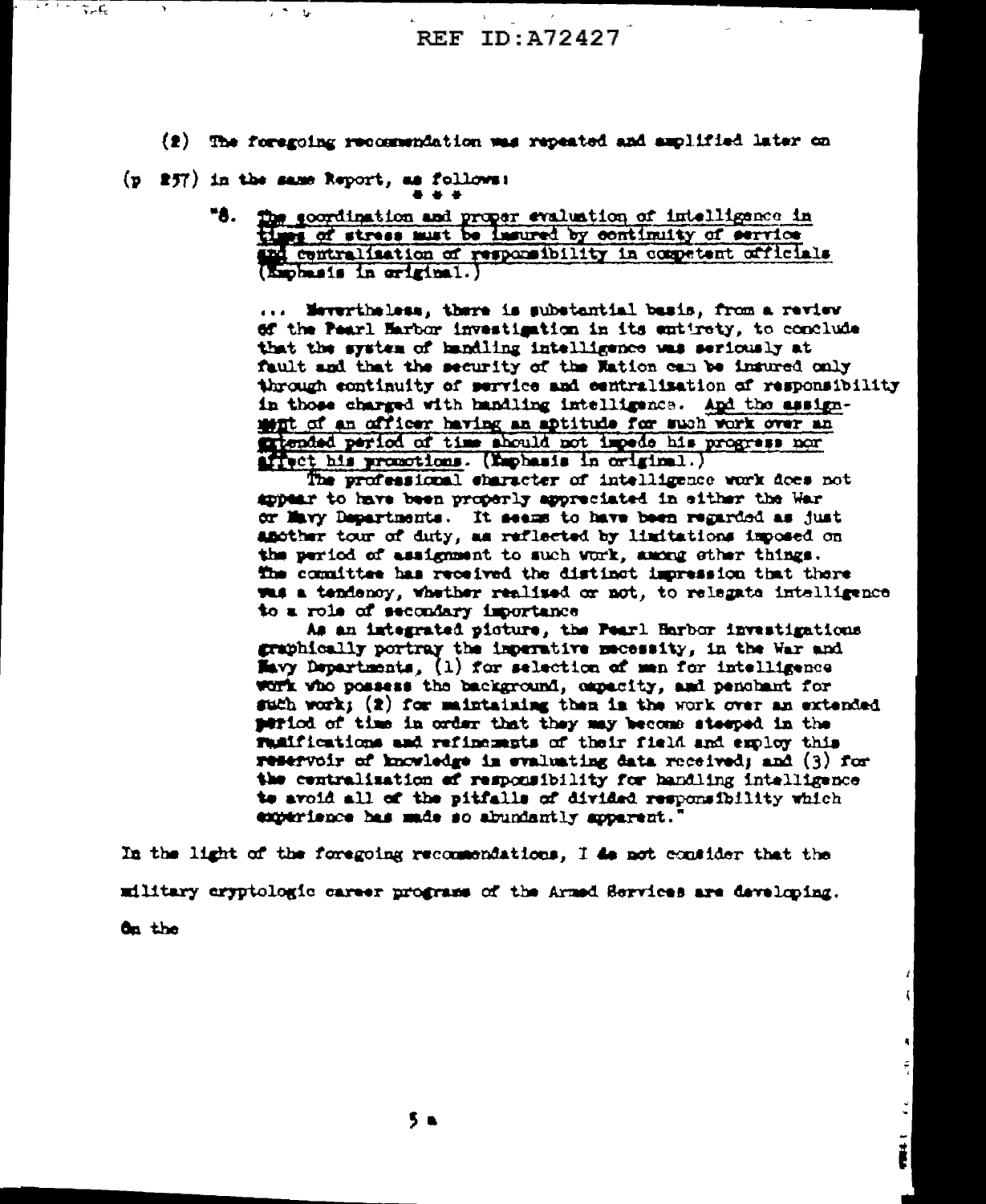**REF ID: A72427** 

#### 书学 特许的

## SECRET

ecatrary, the Army program seems to be atrophying and the Havy program retregressing. The fault does not lie primarily with the service cryptologic agencies, which appear to be well aware of deficiencies and the action to be taken to convect them. They form, however, a very mmall segment of the entire military establishment, which is dominated by "line-mindedness" to such an extent that secolalization is professionally penalized. This is selfperpetuating: not only does the specialist in uniform rarely rise to general of flag rank, but those who do are rarely assigned to positions where they can expreise a corrective influence on this state of mind. One major contribution to solution of this problem would be the establishment of six general (flag) efficer billets for cryptologic careerists, two for each service, of which one each would be in the Service eryptologic activity and one in MSA. It will be Aesirable em occasion to fill some of these billats by non-careorists, in which same the cryptologic general (flag) officers so displaced should be assigned temporarily to related fields such as intelligence and communications. Along' with this, selection procedures should be so established that oryptologic career efficers will not be penalized by choice of this career field in promotions through the grade of 0-6. In addition to the establishment of an officer eryptologic career program, the designation of the Army Security Agency and the Mavy Security Oroup as major service commands would be advantageous. **I** facl that the AFSS which is so designated has a considerable advantage over the other two service exyptologic agencies. I am concerned, also, over the attitude which I have sensed, at least as regards one service, that NSA is sutside of and foreign to the military community, and that officers who have ensplated a legally-performed tour of duty with the Amency must demonstrate their "de-MBAtimation" prior to full acceptance back into their parent military mervice. The direct effect within MRA of the failure of the military services to astablish and promote cryptologic professionalism as a military career is that TOP SKORET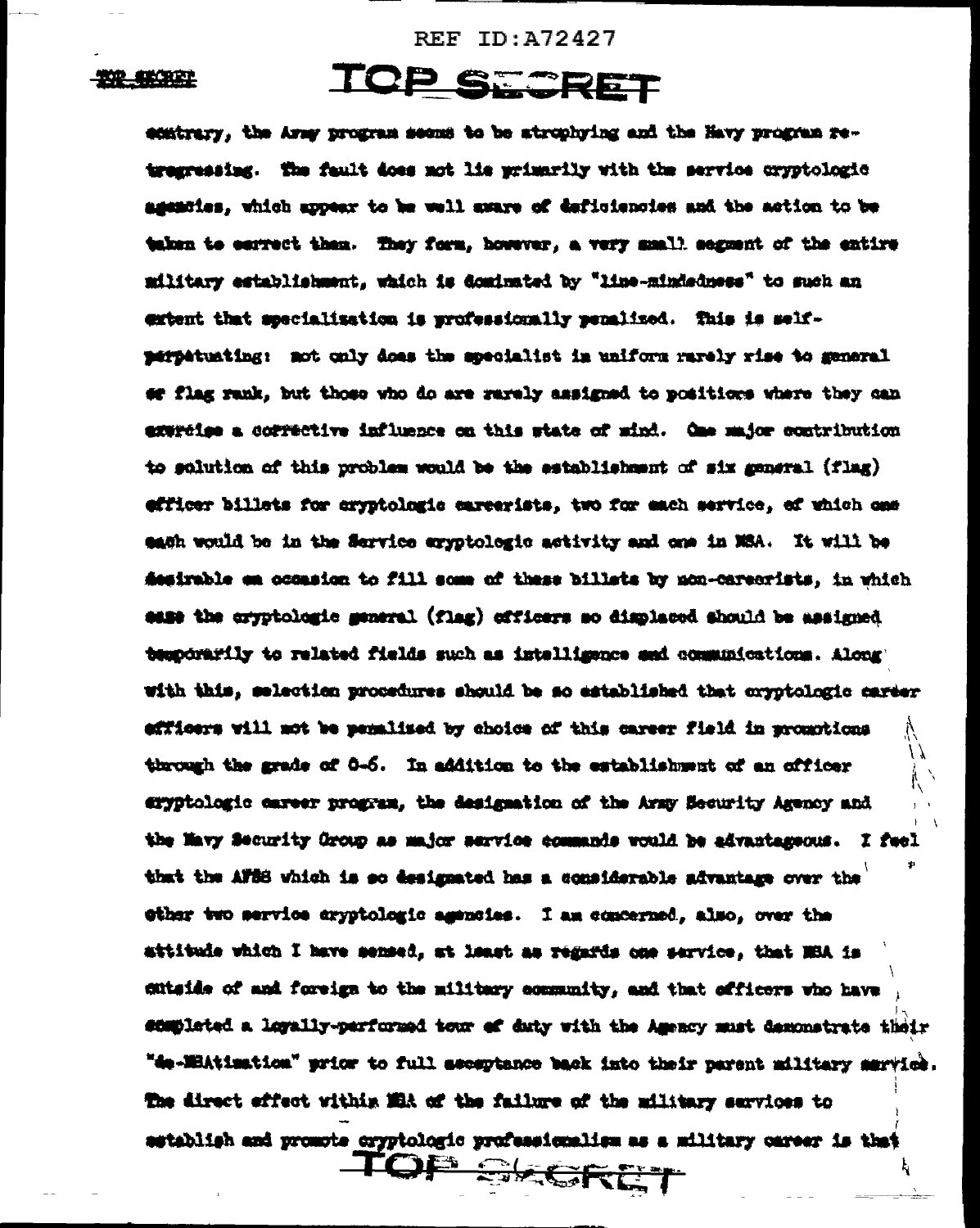$\frac{1}{2}$  and  $\frac{1}{2}$  for  $\frac{1}{2}$   $\frac{1}{2}$   $\frac{1}{2}$   $\frac{1}{2}$   $\frac{1}{2}$   $\frac{1}{2}$   $\frac{1}{2}$   $\frac{1}{2}$   $\frac{1}{2}$   $\frac{1}{2}$   $\frac{1}{2}$   $\frac{1}{2}$   $\frac{1}{2}$   $\frac{1}{2}$   $\frac{1}{2}$   $\frac{1}{2}$   $\frac{1}{2}$   $\frac{1}{2}$   $\frac{1}{2}$   $\frac$ 

# **TOP SECRET**

#### **TOP SECRET**

I do not have a sufficient musher of qualified and experienced officers to fill certain may positions which, in my opinion,



Ī

바람 눈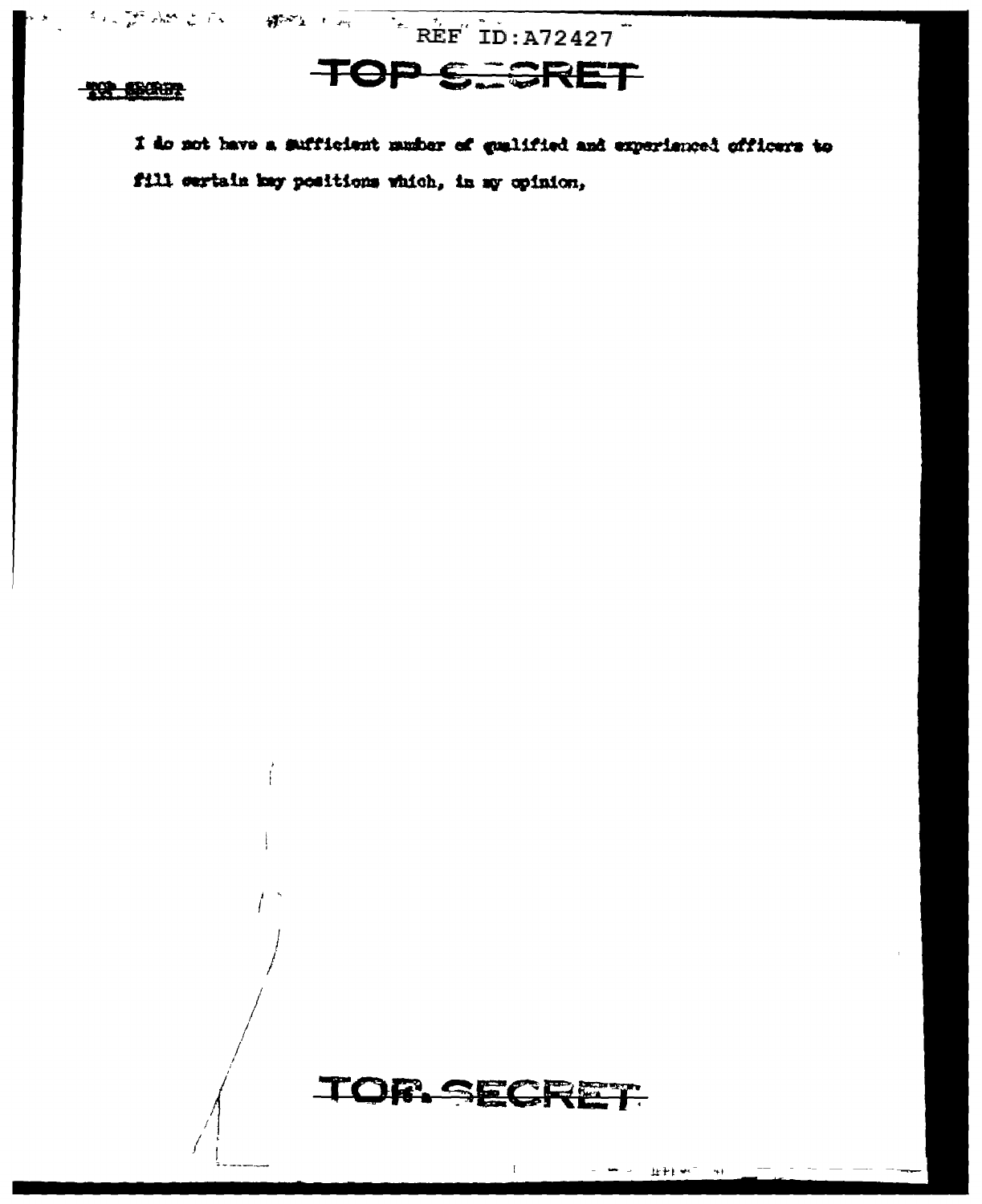**KEP SECRETA** 

ी कि अ∉

 $\mathcal{F}(\mathcal{G})$  .

 $\mathbf{r}$  and  $\mathbf{r}$ 

a shekara

الشمال وملوث والمتلقى المناسو

REF\_ID: A72427 TOP

should be eccupied by technically-qualified military personnel. When an It is manifestly unfair to him for me to officer of field grade is made available to me/ Fillenet assign him to tasks which are not commensurate with his rank and ether military capabilities.

 $-3.7<sub>1</sub>$ 

(2) Another witelly important aspect of this military career problem is that of the enlisted technician. I am firmly convinced that the sajor ecntribution to the solution af our field collection and analysis problem lies in the development and retention of professional COMINT enlisted personnel, in the same way and to the mame degree that professional civilians are required to solve the technical COMINT problems of the headquarters establishment. Although data as to the rate of COMINT re-enlistments are not available, the over-all is probably below 20 percent for all three Services. It is a calamitous fact that the re-enlistment rate of Army intercept operators at present is less than one percent. In my opinion, the single major step nost likely to contribute materially to the solution<br>Specific tryptilegic carver ladders and of of this problem is the establishment of an advancement program beginning with the E 1 grade and progressing through E 7 and W 1 to the rank of W h for service technicians. The technician grade structure of each service eryptologic agency ahould resemble an inverted pyramid of enlisted grades, on top of which stands a smaller pyramid of warrant officer grades, similarly inverted and balanced. Ideally, the number of E 7 and E 6 technicians in the COMINT field should wastly exceed the number of E l's and E 2's. Advancement should depend entirely en individual ability, not on vacancies. From the E 7 ranks, outstanding individuals would be made warrant officers. Here again, advancement through the WO grades would depend solely on dampnatrated competence, not vacancies. The ideal result would be many more E 7's than E 1's, over a period of time. If in addition to this grade structure, the living accommodations and recreational facilities accorded

COMINT technicians were improved as an inverse function of the undesirability

TOP.SECRET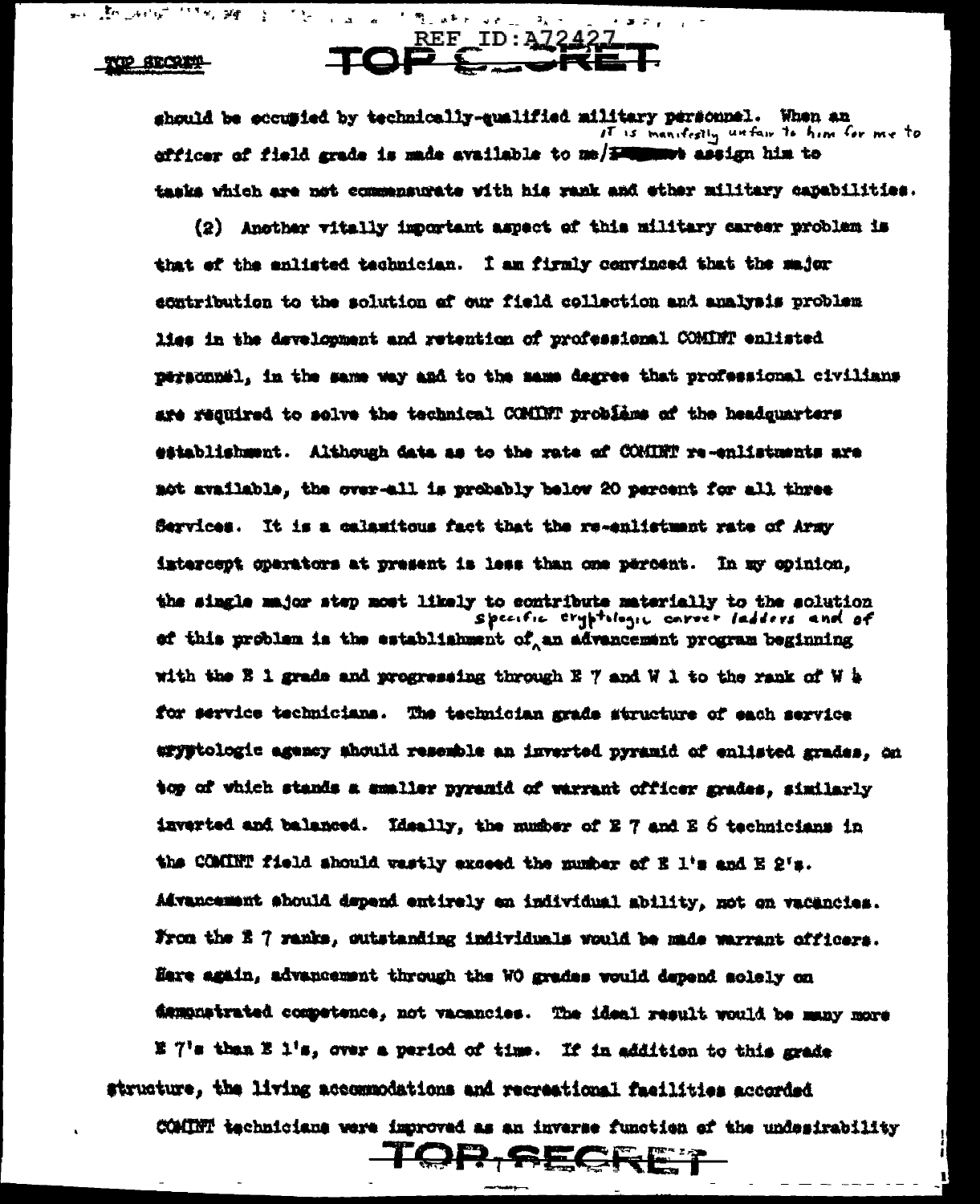of the location to which they are assigned, and travel of families were facilitated to the greatest possible degree, it is felt that a much greater dagree of professionalism could be obtained over a period of years. I plan to take this matter up through the Service cryptologic agencies at an early date, and my request your assistance in establishing inverted pyramid grade structures. I believe that such a program can be carried out without derogation to other arms, in which  $T/D$  or TO & E type organizations, with hasardous duty pay where appropriate, can equitably continue.

g. I do not feel that your statement of my general policy is accurate, or that it is possible to segregate agency positions into "command positions" and "essentially consultant" positions.

> (1) I believe it cellar that the National Security Council intended, regardless of how the recommendations of the Erownell Committee might be interpreted, that NSA be under military control. I also feel that it would be difficult to achieve this were the Director the only military person in the Agency. In fact, I have been guided by the following recommendation of the Brownell Committee:

"Below the directorate level, senior positions should be filled by individuals, where officer or eivilian, who have a career interest in the field of communications intelligence. We do not believe that these positions should be limited to civilians, because we are impressed by the testimony given by many witnesses as to the importance of familiarizing the Service organizations in the field with AFBA organization and operations by rotating officers from AFSA into field positions and then back again. Also, the long experience of several Navy officers is one of the great assent of the activity today. On the otherhand, it would be a major mistake to limit the senior positions to officers, because it is of the greatest importance to encourage civilians to make careers in the COMBHT field by clear demonstration that senior positions will be available to them if their talents merit promotions."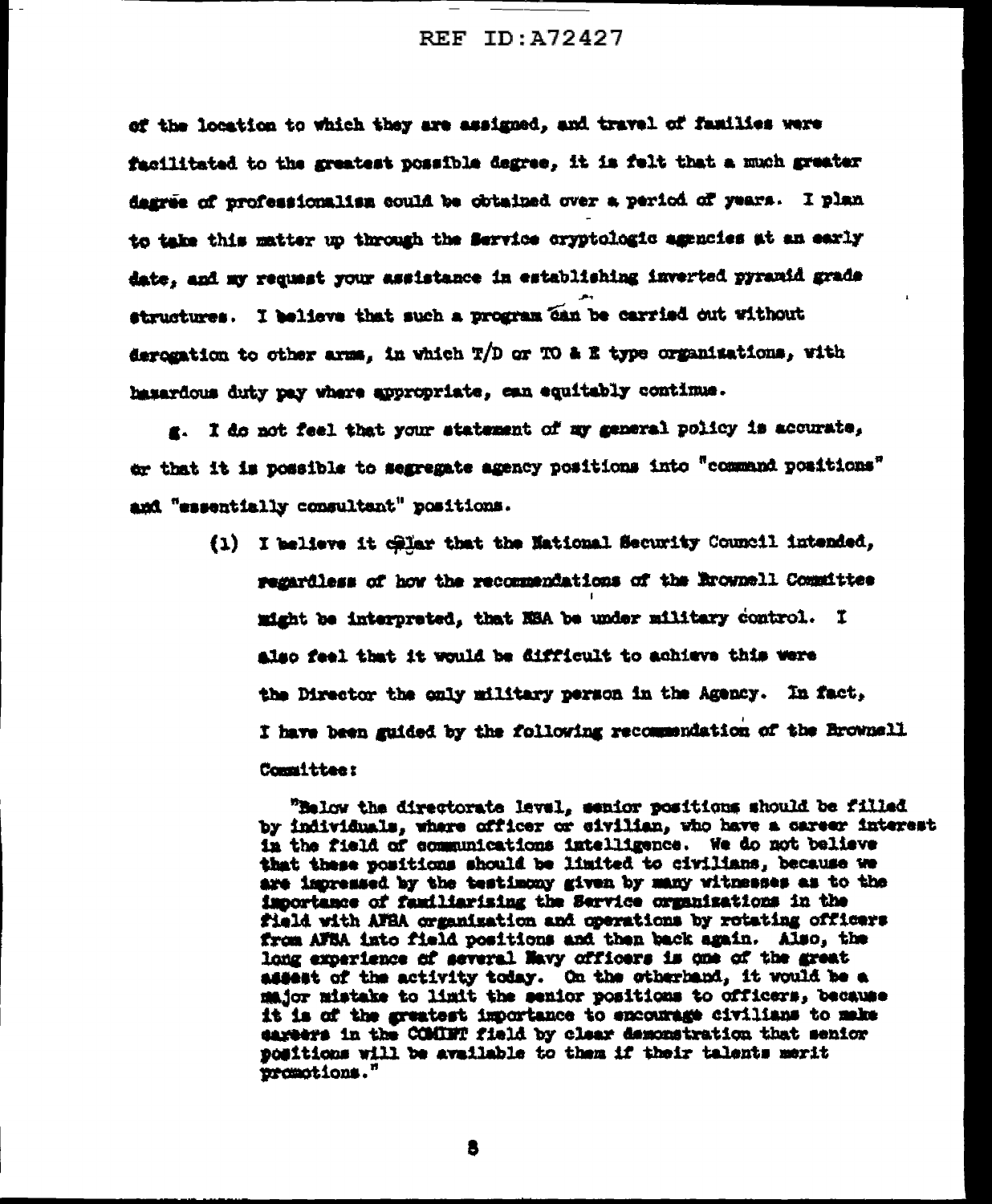**REF ID: A72427** 

 $\overline{1}$ 

 $\mathcal{A}^{\text{F}}$  and

You will note that they use the term benior positions," rather than "command positions."

(2) It has been, and will continue to be, my policy, that civilian and military personnel share alike in the responsibility for the suscessful accomplishment of the mission of the Mational Security Agency. Employees, both civilian and military, are assigned to noaitions for which ghey are best fitted and in which they may make a maximum contribution to the mission of the Agency. I cannot and do not tolerate any discrimination because of civilian or military status, race, sex, or religious affiliation. Personnel assignments are made after consideration has been give to job requirements for continuity of experience, knowledge of the current military picture, and career requirements of the individual. Rotation programs, technical and managerial training programs, and self-development and appraisal programs are utilized in preparing all personnel to assume wider and more important responsibilities. In short, every attempt is made to make maximum use of each worker's experience and skills in a position which will not only be conducive to maximum efficiency in the execution of the NBA mission but will also provide the job eatisfactions necessary to a satisfied and highly professional workforce.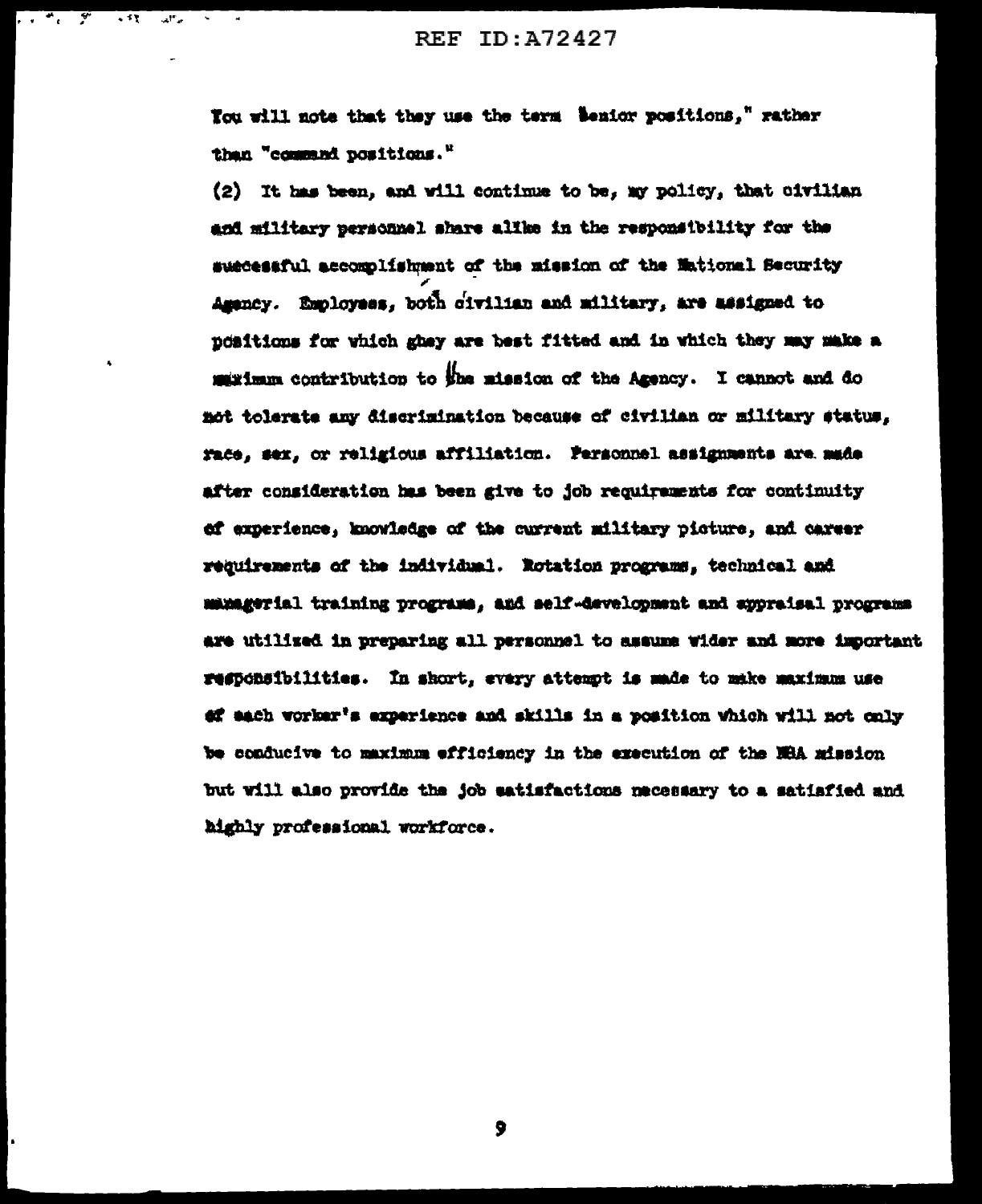**REF ID: A72427** 

# **TOP SECRET**

 $4\sqrt{2}$ 

I have further followed up vigorously an continuing program for promoting, to the highest civil service grades, entstanding technicians having skills of vital importance to MSA. but without mechanily assigning them to senior executive or molicymaking decisions. Further, for high-level civilians both those im purely technical positions and those who are qualified for and assignable to policy making and executive positions. I have recently been able to secure quotas for one divilian in each class at the Mational War College and at the Industrial College of the Armed Porces. I propose to continue my efforts to familiarize high-grade civil service employees with the problems and functioning of military operations by endeavoring to secure civilian quotas in both senior and junior courses at the various service war colleges and command and staff schools. This familiarisation and crientation program could be augmented by a vigorous. healthy, and realistic Reserve program in the cryptologic branches of the military services: it is to be hoped that current efforts by the Secretary of Defense to vitalize our Reserves will enable the services to plan and carry out such a program; this would not only make it possible for the Services to retain their Meservists. Which are being lost at a rapid rate by resignations, but also to attract many of our younger civilians to become reserve officers.







 $\frac{1}{1}$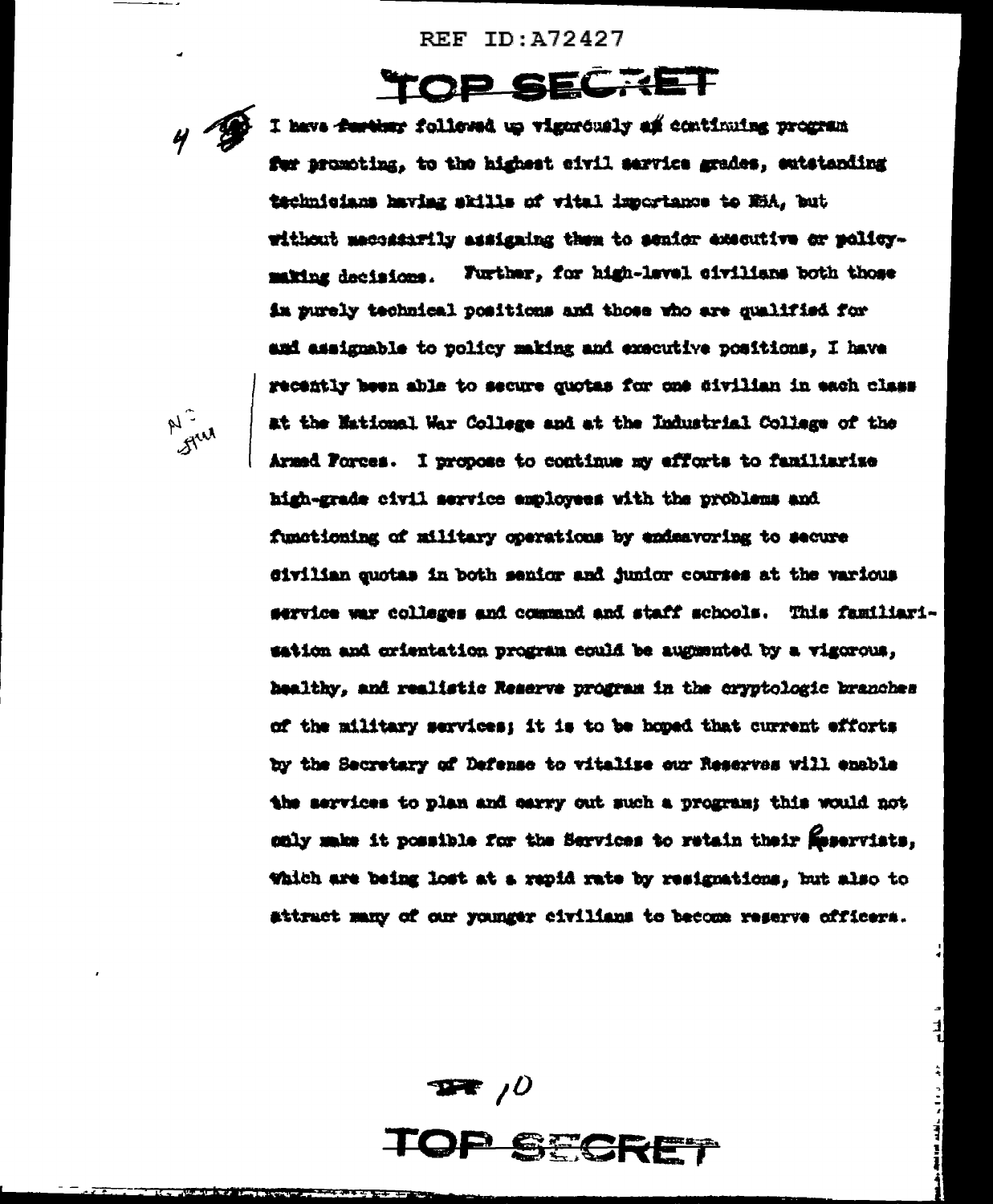$\mathcal{F}$  (4) Currently, of the 34 most senior positions in the Agency, 18 are filled by military officers and 16 by civilians. Rotational and other changes which have been in prospect for several months will soom alter this proportion to 15 military and 19 civilian. In fact, my primary comcern vis a vis military-civilian relationships is not in the direction you imply, but quite the reverse. Unless an improvement in the situation cited in subparagraph f above soon occurs. the military control of MSA will become even more tenuous, and an overwhelming proponderance of the Agency's senior positions will have to be filled by civilians. I cannot but feel that this will reduce to a dangerous degree the responsiveness of the COMINT and COMBEC production to the requirethis trend would be counter that mants of the military, and would eventually lead to loss of  $\mathscr{Q}_{\mathsf{L}\bullet\mathsf{A}}$ military control of two functions vital to the ability of the military to wage a successful war.

¢

(5) I feel, therefore, that changes in military-civilian relationship in RSA are not desirable, and do not recommend a change in my policies as hereinbefore expressed. I do feel that these policies could be better implemented, and be more conducive to improved military-civilian relationshipes within the Agency, were the services to improve their cryptologic career policies to the extent that the Agency could be furnished with senior officers with sufficient technical background to carry out, without the need for a technical consultant, the command functions to which they should be assigned. Specific steps which could, and in my opinion should, be taken to accomplish this end are:

(a) Outstanding young officers of 0-5 and 0-6 rank,

נב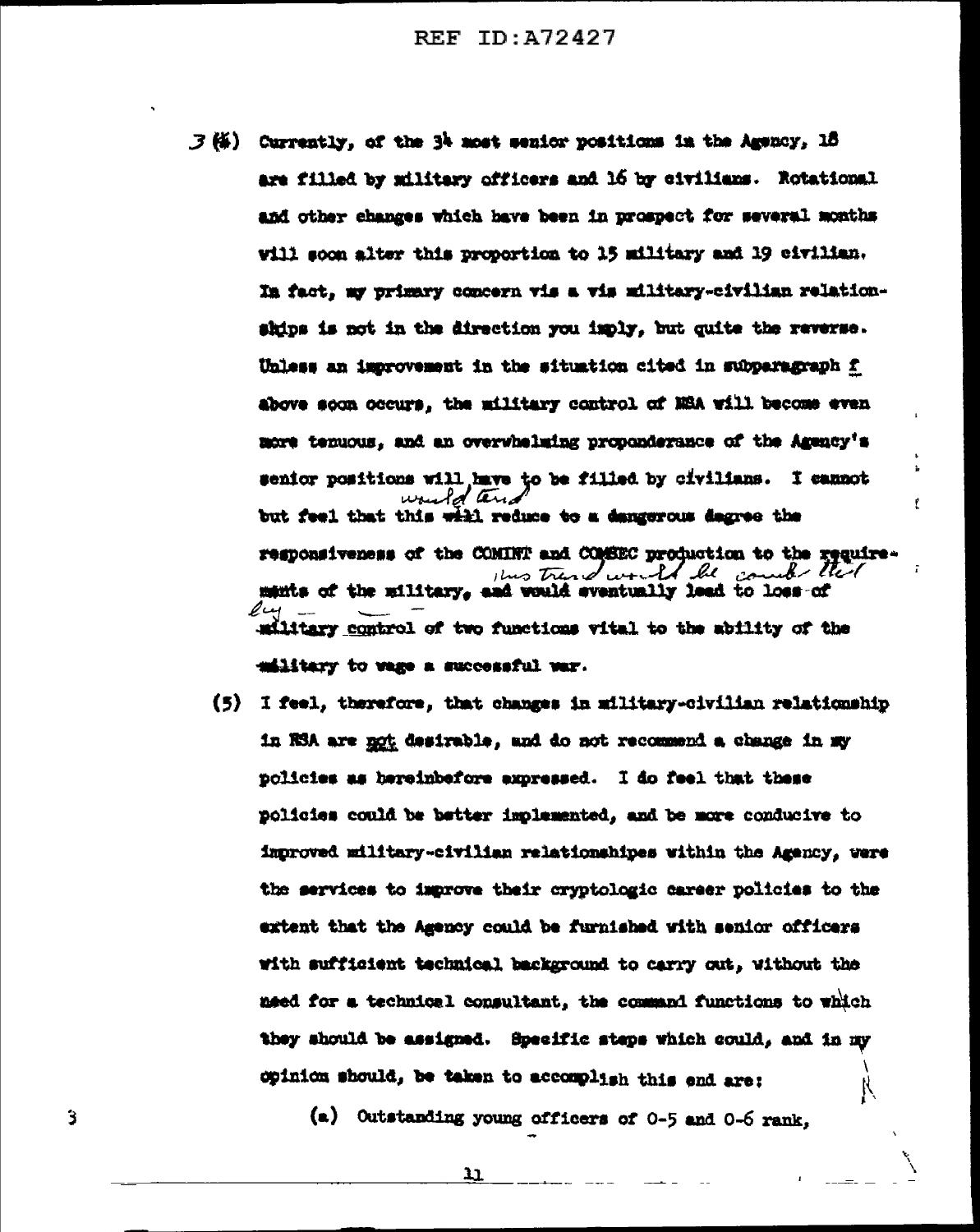**REF ID: A72427** 

particularly the latter, who are likely candidates for general or flag rank, should be brought in in small numbers for three year tours. They will be broadened by the essignment, will bring NBA an awareness of service operational problems and concepts, and in their later careers can assist in keeping the Services aware of the value and importance of MRA's mission.

- (b) Outstanding cryptologic officers of all grades should serve regular tours of duty with operational communds, as well as in service intelligence and COMESC duties, and at COMINT field stations.
- (c) Competent junior officers of the several services, experienced in ordnance, tactics, communications-electronics, intelligence. counter-intelligence, etc., should be assigned to NSA for the benefit to be mained by their employment as technical advisors in reverse, i.e., technical experts in a phase of military endsavor advisory to cryptologic technicians attacking coerational problems.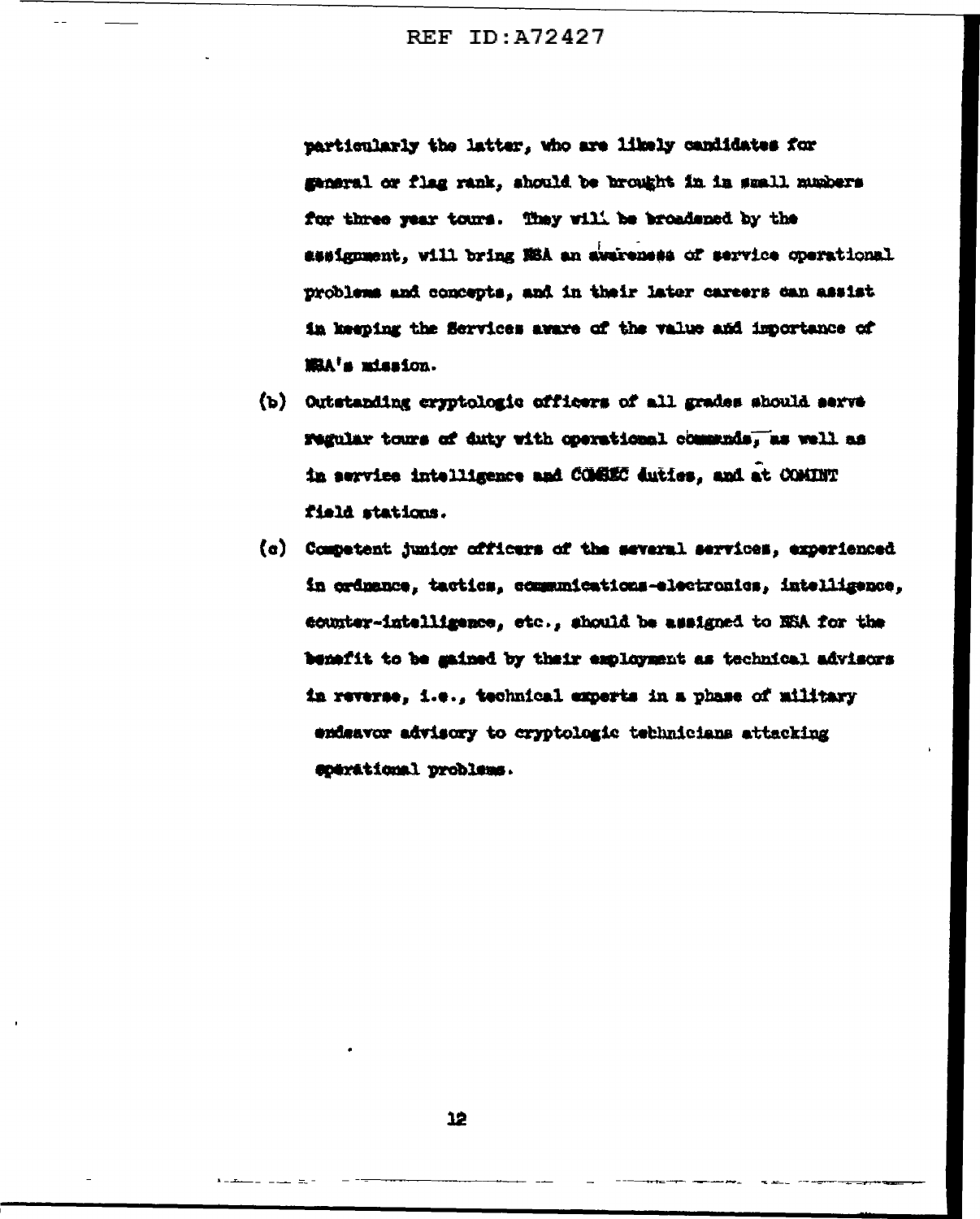$REF ID: A72427$ 

(d) In the case of officers who are assigned for their firs first tour of duty in ESA and whose seniority would normally dictate their assignment to key technical positions for which their previous training and emeriance have not prepared them effectively, such efficers should first qualify themselves for such positions by completing an MSA training program specifically amsigned for this purpose. This would permit the utilization by MBA of such officers without detriment to their service career or to the effectivemess of NSA operations.

(4) Continued provision must be made for propotion to the t efullan grades af outstanding technicians having shills of yitel importance to ESA, whihout morre with the designation of the video or santlend post from.

4. One further item of importance in achieving cryptologic professionalism which was not mentioned in your memorandum relates to the severe loss faced by the cryptologic agencies in coming years of regular military officers, both temporary and permanent. Many of these, especially in the Mavy, have an invaluable background of up to twenty years experience in cryptologic operations. Especially hramat ia h in the case of those Mavy Coptains who must retire for non-bennings after 30 or \$1 years of active commissioned service, they represent a potential which should be usable, and of great value, to this Agency for a musicr of years to come. I cannot exploy them at all. Fren under the proposed legislation which liberalizes public laws and \_\_\_\_\_\_\_\_\_\_\_\_\_\_\_, which, if enacted, would permit them to